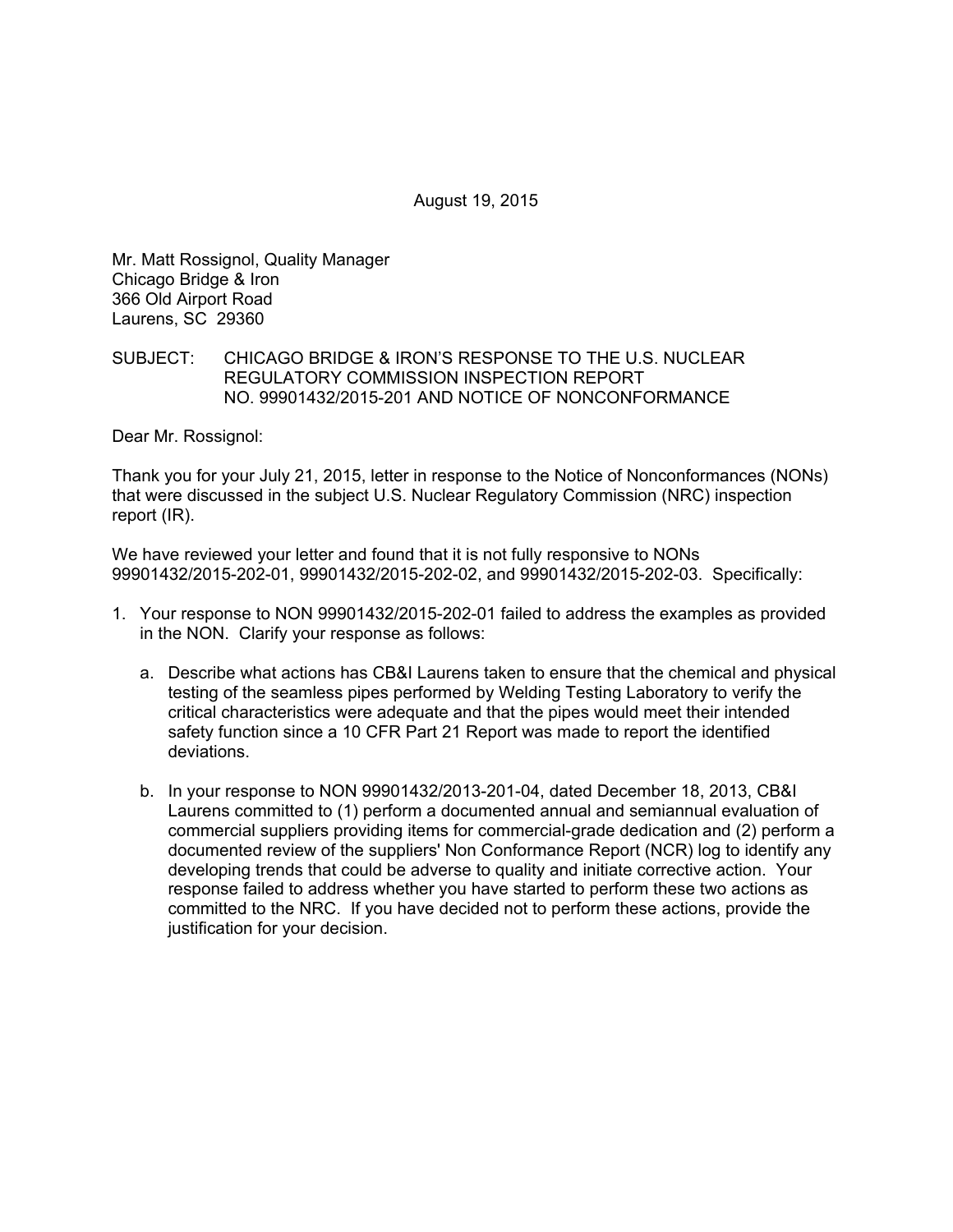## M. Rossignol 2 - 2 -

- c. Your response describes the actions being taken by CB&I Laurens to address the overall deficiencies identified with the corrective action program. However, your response failed to include what actions were taken by CB&I Laurens to address the specific cited deficiencies which included:
	- i. Lack of objective evidence of the engineering evaluation performed to disposition the use-as-is determination associated with corrective/preventive action requests (C/PARs) No. 408 and the associated NCRs S2/V1219, S3/V1083, S3/V1103, and V4/1147.
	- ii. Lack of objective evidence and timely completion of the corrective actions associated with C/PAR Nos. 419, 499, 508, and 517.
- 2. Your response to NON 99901432/2015-202-02 failed to address several areas of concern to the NRC staff. Clarify your response as follows:
	- a. The response states, in part, that the "Extent of condition review of this issue included review of identified unsatisfactory conditions associated piping still at the Laurens facility, as no ASME Section Ill work was being performed at that time, and it was concluded that deficiencies with the performance of and inspection of ISI preparations does exist." Your extent of condition only included components that were still at the CB&I Laurens facility and did not address the components that had already been shipped. Provide the extent of condition review for the components that had already been shipped.
	- b. The response failed to include any corrective actions taken to address the ridges and valleys, and depressions of greater than 1/32-inch that did not meet the pre-service and in-service inspection surface condition requirements on pipe spool 8927-40-010-0031, serial number VS2-RNS-PLW-014-A. You response should also include any corrective actions taken for other components that did not meet the pre-service and in-service inspection surface condition requirements.
	- c. The response states, in part, that the spool "had not yet received ISI inspections as indicated by the shop traveler, however UNSAT conditions, identified by purchaser Source Inspection were reviewed. This review determined that instances of ISI preparations being performed incorrectly and subsequently inspected and accepted were identified." Explain the statement "had not yet received ISI inspections as indicated by the shop traveler." The NRC notes that ISI programs are established at licensees and required inspections occur over a 10 year period time frame and are performed after the plant (or component) has commenced operation, and is not normally performed by a manufacturing vendor. In addition, confirm that CB&I Laurens visually inspected and accepted the surface area, since the statements above imply that this had not been performed.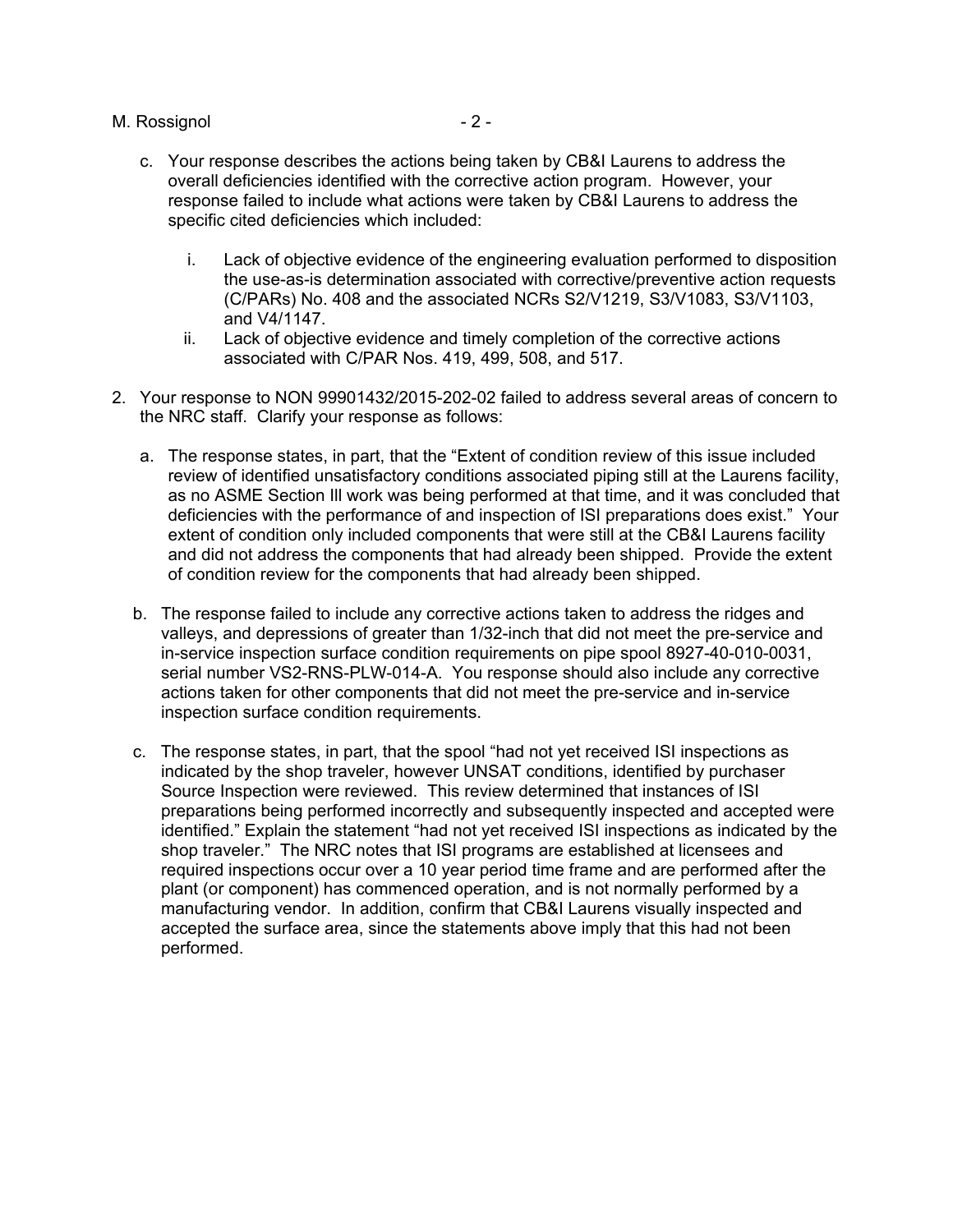#### M. Rossignol - 3 -

3. Your response to NON 99901432/2015-202-03 states, in part, that "Extent of Condition reviews began immediately upon identification of the issues associated with C/PAR's 533 and 534. This included a review of Lead Auditor Qualifications, Vendor Qualifications, Commercial Grade Dedication Plans and the Qualifications of service providers such as M&TE Calibrations, pickling/passivating and heat treatment/solution annealing. This review also included a review of the Quality Assurance Manual and associated procedures that directed these processes." However, it did not address the specific examples cited. Describe details of the actions taken by CB&I Laurens to ensure that the services provided by the companies identified in the NON were adequate and that the components would still meet their intended safety function.

In accordance with Title 10 of the *Code of Federal Regulations* (10 CFR) 2.390 "Public Inspections, Exemptions, Requests for Withholding," of the NRC's "Rules of Practice, "a copy of this letter, its enclosure(s), and your response will be made available electronically for public inspection in the NRC Public Document Room or from the NRC's Agencywide Documents Access and Management System, accessible from the NRC Web site at http://www.nrc.gov/reading-rm/adams.html. To the extent possible, your response should not include any personal privacy, proprietary, or safeguards information so that it can be made available to the Public without redaction. If personal privacy or proprietary information is necessary to provide an acceptable response, then please provide a bracketed copy of your response that identifies the information that should be protected and a redacted copy of your response that deletes such information. If you request that such material is withheld from public disclosure, you must specifically identify the portions of your response that you seek to have withheld and provide in detail the bases for your claim (e.g., explain why the disclosure of information will create an unwarranted invasion of personal privacy or provide the information required by 10 CFR 2.390(b) to support a request for withholding confidential commercial or financial information). If safeguards information is necessary to provide an acceptable response, please provide the level of protection described in 10 CFR 73.21 "Protection of Safeguards Information: Performance Requirements."

Please contact Mr. Yamir Diaz-Castillo at 301-415-2228, or via electronic mail at Yamir.Diaz-Castillo@nrc.gov, if you have any questions or need assistance regarding this matter.

Sincerely,

*/RA/* (RMcIntyre for)

Edward H. Roach, Chief Mechanical Vendor Inspection Branch Division of Construction Inspection and Operational Programs Office of New Reactors

Docket No.: 99901432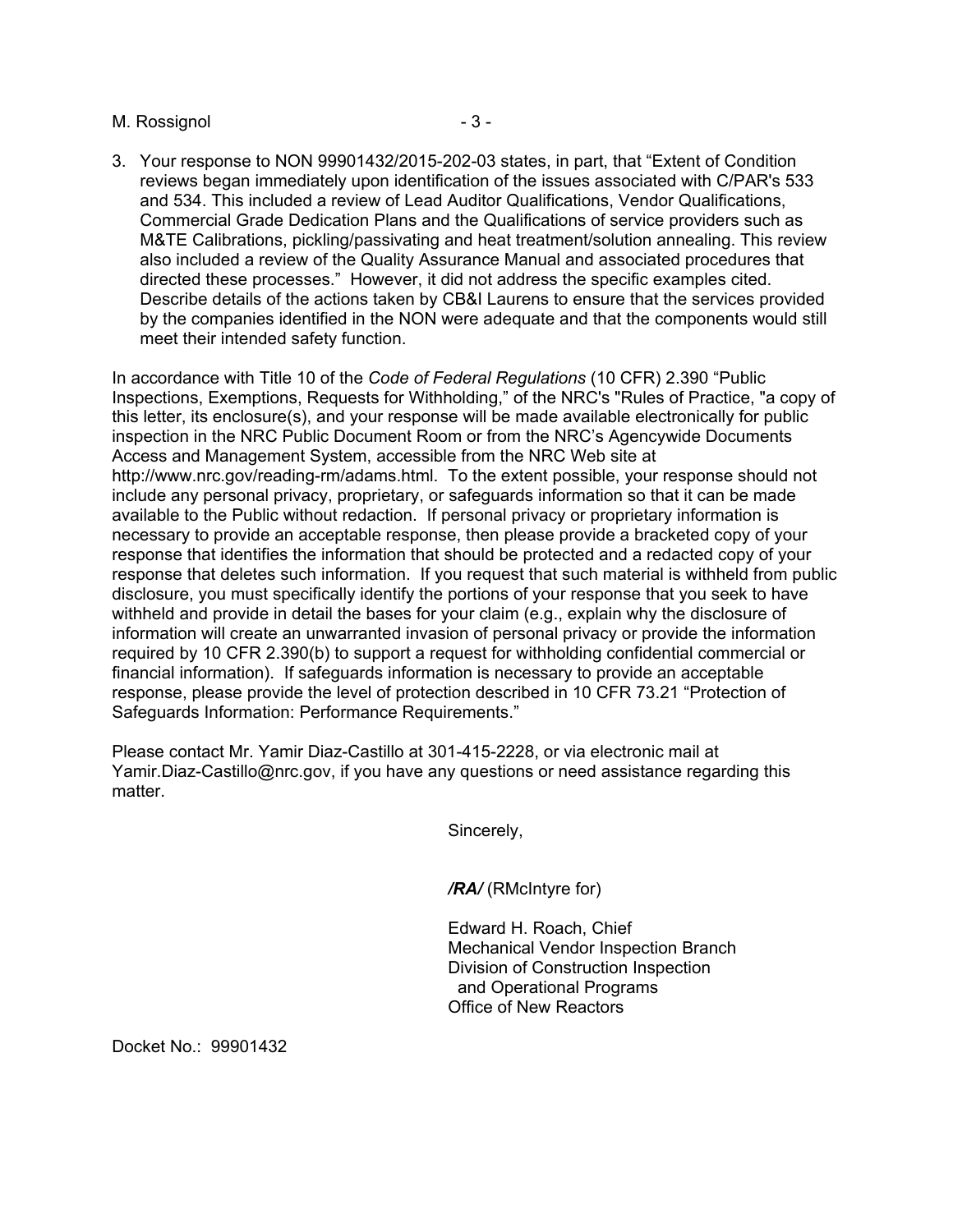M. Rossignol **A. A.** - 3 -

3. Your response to NON 99901432/2015-202-03 states, in part, that "Extent of Condition reviews began immediately upon identification of the issues associated with C/PAR's 533 and 534. This included a review of Lead Auditor Qualifications, Vendor Qualifications, Commercial Grade Dedication Plans and the Qualifications of service providers such as M&TE Calibrations, pickling/passivating and heat treatment/solution annealing. This review also included a review of the Quality Assurance Manual and associated procedures that directed these processes." Provide more details of the actions taken by CB&I Laurens to ensure that the services provided by the companies identified in the NON were adequate and that the components would still meet their intended safety function.

In accordance with Title 10 of the *Code of Federal Regulations* (10 CFR) 2.390 "Public Inspections, Exemptions, Requests for Withholding," of the NRC's "Rules of Practice, "a copy of this letter, its enclosure(s), and your response will be made available electronically for public inspection in the NRC Public Document Room or from the NRC's Agencywide Documents Access and Management System, accessible from the NRC Web site at http://www.nrc.gov/reading-rm/adams.html. To the extent possible, your response should not include any personal privacy, proprietary, or safeguards information so that it can be made available to the Public without redaction. If personal privacy or proprietary information is necessary to provide an acceptable response, then please provide a bracketed copy of your response that identifies the information that should be protected and a redacted copy of your response that deletes such information. If you request that such material is withheld from public disclosure, you must specifically identify the portions of your response that you seek to have withheld and provide in detail the bases for your claim (e.g., explain why the disclosure of information will create an unwarranted invasion of personal privacy or provide the information required by 10 CFR 2.390(b) to support a request for withholding confidential commercial or financial information). If safeguards information is necessary to provide an acceptable response, please provide the level of protection described in 10 CFR 73.21 "Protection of Safeguards Information: Performance Requirements."

Please contact Mr. Yamir Diaz-Castillo at 301-415-2228, or via electronic mail at Yamir.Diaz-Castillo@nrc.gov, if you have any questions or need assistance regarding this matter.

Sincerely,

*/RA/* (RMcIntyre for)

Edward H. Roach, Chief Mechanical Vendor Inspection Branch Division of Construction Inspection and Operational Programs Office of New Reactors

Docket No.: 99901432

DISTRIBUTION:

See next page. **ADAMS Accession No**.: **ML15209A787** NRO-002 **OFFICE** NRO/DCIP/MVIB NRO/DCIP/MVIB **NAME** YDiaz-Castillo ERoach **DATE** 07/29/15 08/19/15 **OFFICIAL RECORD COPY**